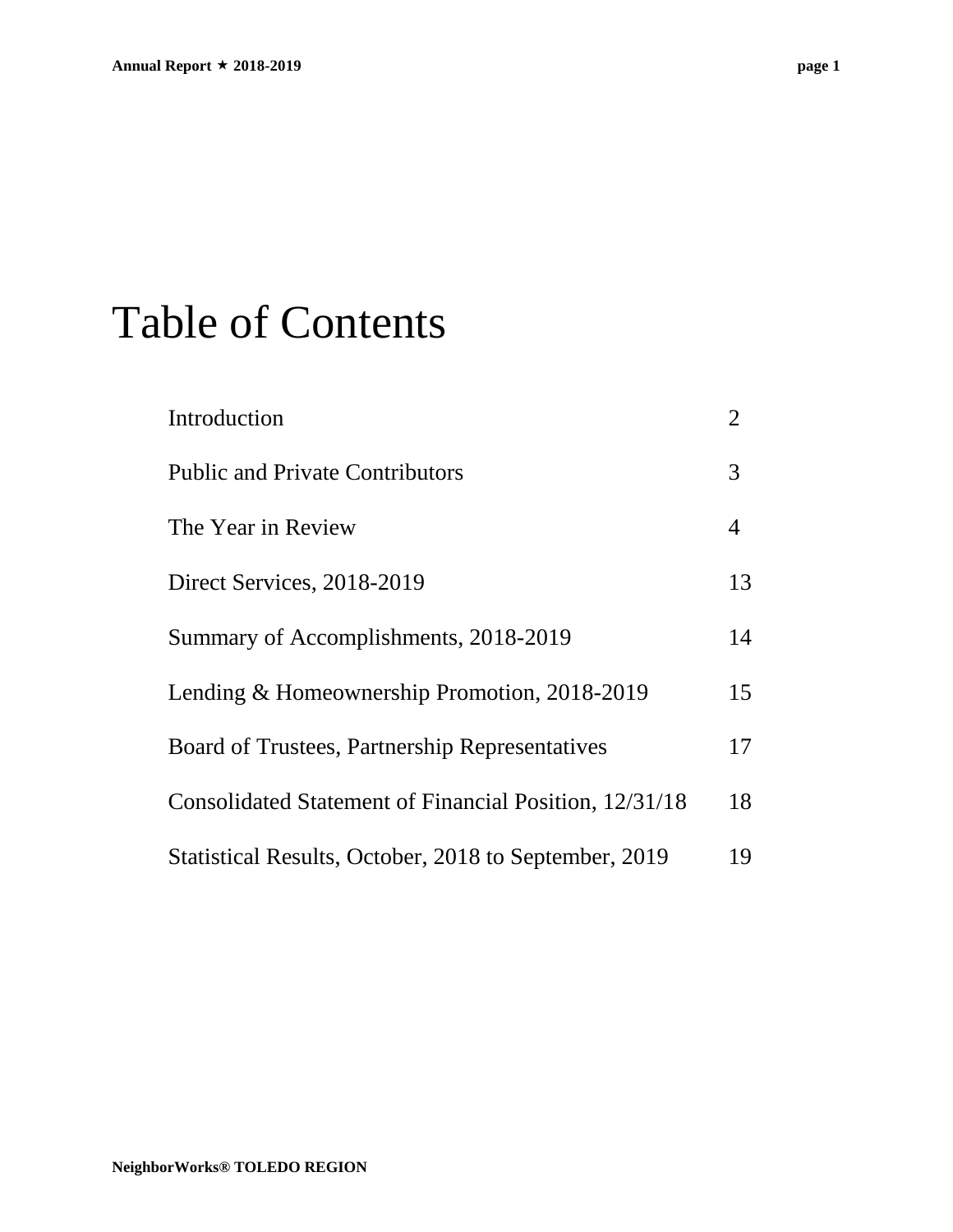# Introduction

**T**

his document covers the 2018-2019 reporting period of NeighborWorks® TOLEDO REGION (NTR), beginning on October 1, 2018 and concluding on September 30, 2019.

The theme of this report is TEAM WORK. In our community, very few enterprises are concluded successfully without the participation of every interested stakeholder. The narrative that follows this introduction describes the role that TEAM WORK played in virtually every aspect of program operation undertaken by NTR during the 2018 – 2019 year.

I must also report, regretfully, the passing of board volunteers who played significant roles in the advance of NeighborWorks Toledo Region in the community and the drive toward self-sufficiency for their respective neighborhoods.

On December 12, 2018, a former President of the Board, Emerson J. Ross, Jr. died in his home in in El Centro, California. Mr. Ross served in a variety of volunteer capacities throughout Toledo as an Owens Corning executive. His work with NTR began in 1987 and ran through 1995. Emerson served as President of the board for three years, beginning in 1992.

On February 18, 2019, a long term neighborhood activist and volunteer from South Toledo, Flora Moore passed away. She and her late husband operated the small business known as Dutch Maid Candies and Restaurant in South Toledo, which was located at the corner of Walbridge and Broadway. Flora originally began her volunteerism as a representative to NTR from the former Heritage South Business Association. Her work with NTR began in 1989 and ran through 1998.

On April 13, 2019, NTR suddenly lost a neighborhood powerhouse from the Old West End, Ernest Sawyers. Ernest and his wife Brenda transplanted to our community from their Wisconsin home when American Motors decided to downsize its operations. Together, they decided to adopt Toledo as their new home and started over. When Ernest retired from Jeep, the neighborhood youth gained a mentor. For example, he was the organizer for the summer youth grass cutting project, having served in that capacity for the last six years. His work with NTR began in 2015.

The common thread that ties these volunteers to us is their commitment to home and community. Their inspiration reminds us that the team is made up of many individuals and as one falls, there is usually another to step in. The narrative that follows demonstrates many examples of success that was brought about by TEAM WORK.

If you would like to learn more about NTR products and services, feel free visit us in the NeighborWorks® HomeOwnership/Financial Opportunity Center of Toledo, located at 704 Second Street, or visit our web site at http://www.nwtoledo.org, or call us at 419-691-2900.

> Stanley Kolebuck Chairman October 29, 2019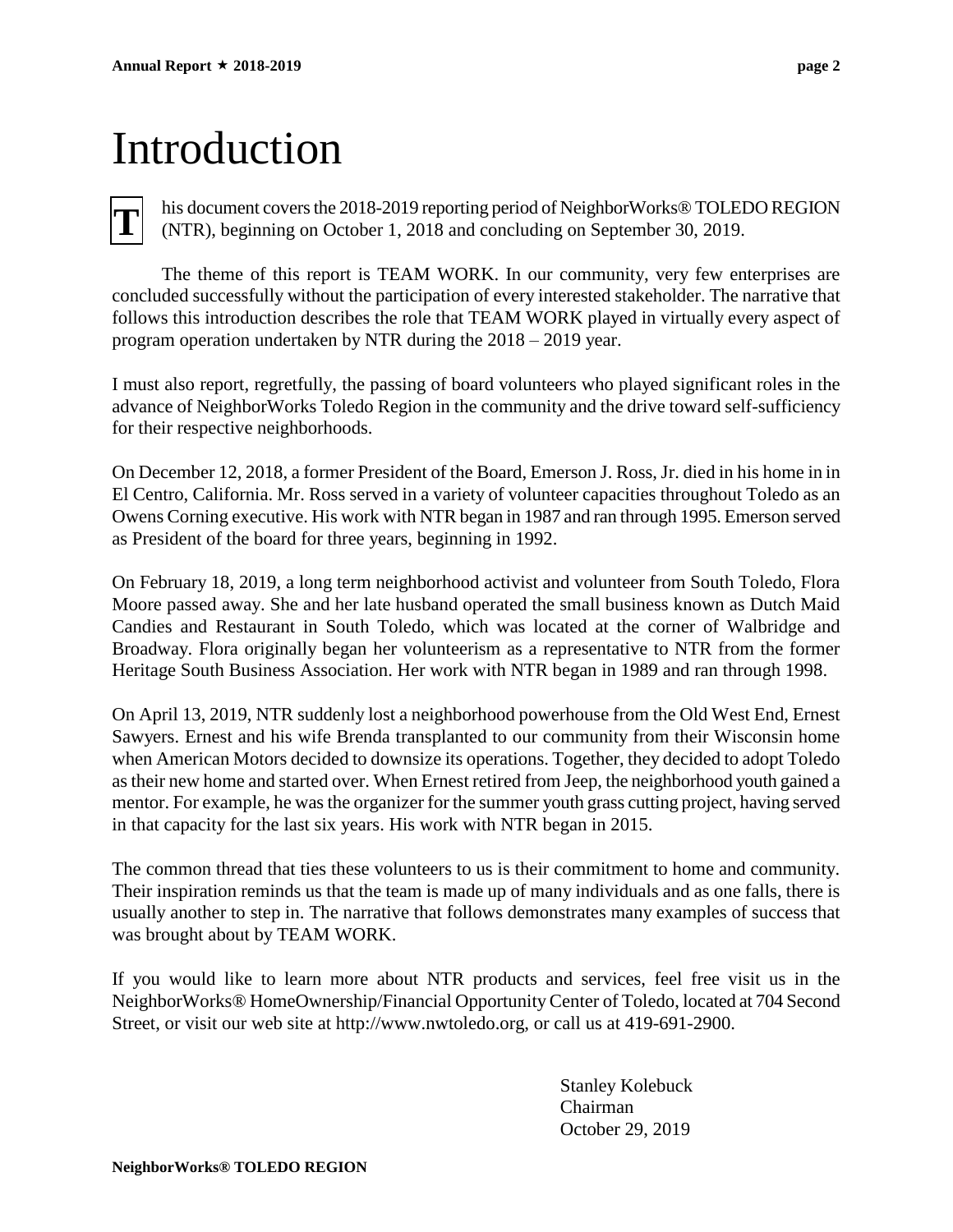# Public and Private Contributors

## **2018-2019 Fiscal Year FINANCIAL INSTITUTIONS**

Citizens Bank Fifth Third Bank of Northern Ohio Huntington Bank Key Bank, Northern Region Mary and Bill Parker Charitable Fund PNC Bank

## **GOVERNMENT**

City of Toledo Department of Neighborhoods

Lucas County Land Bank

State of Ohio Development Services Agency Office of Community Services

## **NATIONAL INTERMEDIARIES**

Local Initiatives Support Corporation

NeighborWorks® America

## **UTILITY COMPANIES**

Columbia Gas of Ohio, Inc.

Toledo Edison, a FirstEnergy Company

## **FOUNDATION SUPPORT**

Mercy St. Vincent Foundation

Toledo Community Foundation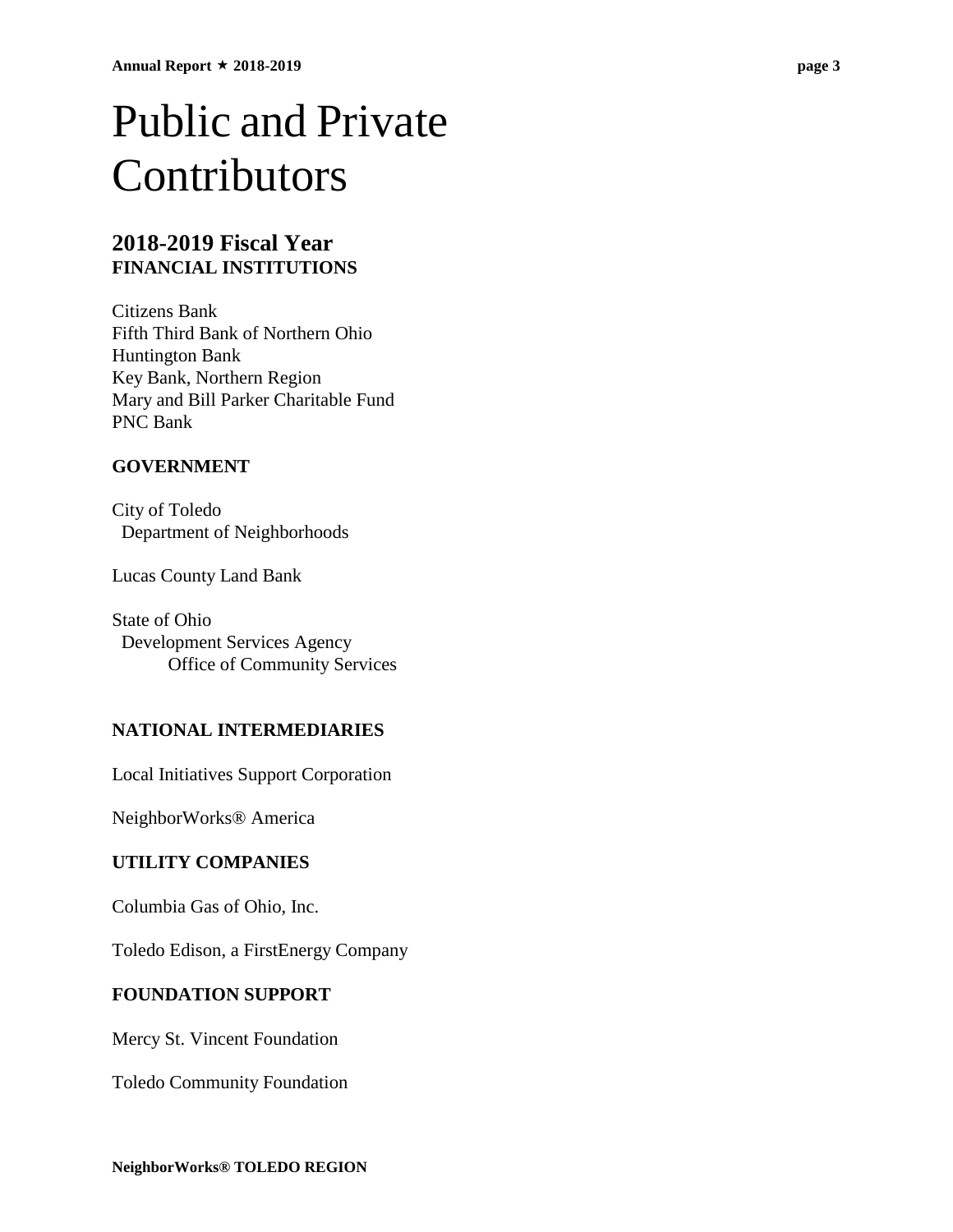# The Year In Review



his section of the Annual Report is dedicated to a brief review of the highlights from twelve months of most recent reporting period (October 2018 through September 2019).

This portion of the Annual Report contains a discussion of our accomplishments as compared to goals, organized by lines of business and significant events that took place throughout the year.

#### \*\*\*\*

## **TOTAL REPORTED INVESTMENT**

| 2019 Goal     | 2019 Actual |
|---------------|-------------|
| \$4.8 million | \$6 million |

NeighborWorks Toledo (NTR) operates along several primary lines of business, as defined by NeighborWorks® America. Our current lines include: Homeownership Preservation Service (HPS); Home Ownership Promotion (HOP); Community Building and Engagement (CBE); Real Estate Development/ Asset Management (RED), and; Lending and Loan Portfolio Management (LND).

The Total Reported Investment is a number reported and tracked by NeighborWorks America on a quarterly basis, and relates to goals adopted by the Board of Trustees in April 2017, with the completion of a new strategic plan.

What follows is a discussion of the major achievements for each line.

\*\*\*\*

## *….. public relations*

In September 2018 NeighborWorks Toledo commissioned the creation of a video that highlighted the  $40<sup>th</sup>$  year anniversary of the launch of Neighborhood Housing Services of Toledo. The video production featured employees, volunteers and consumers telling the story of NeighborWorks Toledo Region. This will serve as a background piece for the celebration of 40 years of doing business.

Later that same month, NTR was again offered an opportunity to participate in a video tape session in preparation of media marketing effort sponsored by LISC aimed at telling the story of NeighborWorks Toledo Financial Opportunity Center. This work will serve as a background piece for the celebration of 20 years of FOC initiative and will be featured in future LISC-sponsored public events.

## **HOMEOWNERSHIP PRESERVATION SERVICES (HPS)**

|                                             | 2019 Goal       | 2019 Actual |
|---------------------------------------------|-----------------|-------------|
| Preserved Homeownership<br><b>Customers</b> | 300             | 246         |
|                                             | 2019 Objectives | 2019 Actual |
| • Home Weatherization                       | 130             | 234         |
| • WarmChoice                                | 300             | 282         |
| • Toledo Edison                             | 320             | 256         |
| • Foreclosure Intervention                  | 40              | 135         |
| • HOME Investment                           | 9               | 11          |
| • Year 16 Initiative                        | 12              | 6           |

The mission of the **HPS** line of business is to assist households with the task of remaining in their homes in an environment of increasing costs, against the backdrop of a potentially shrinking income. Energy efficiency meets this mission by making permanent improvements to the structure so that the household spends less on energy costs.

NTR substantially met its goals related to HPS by delivering program services for the Home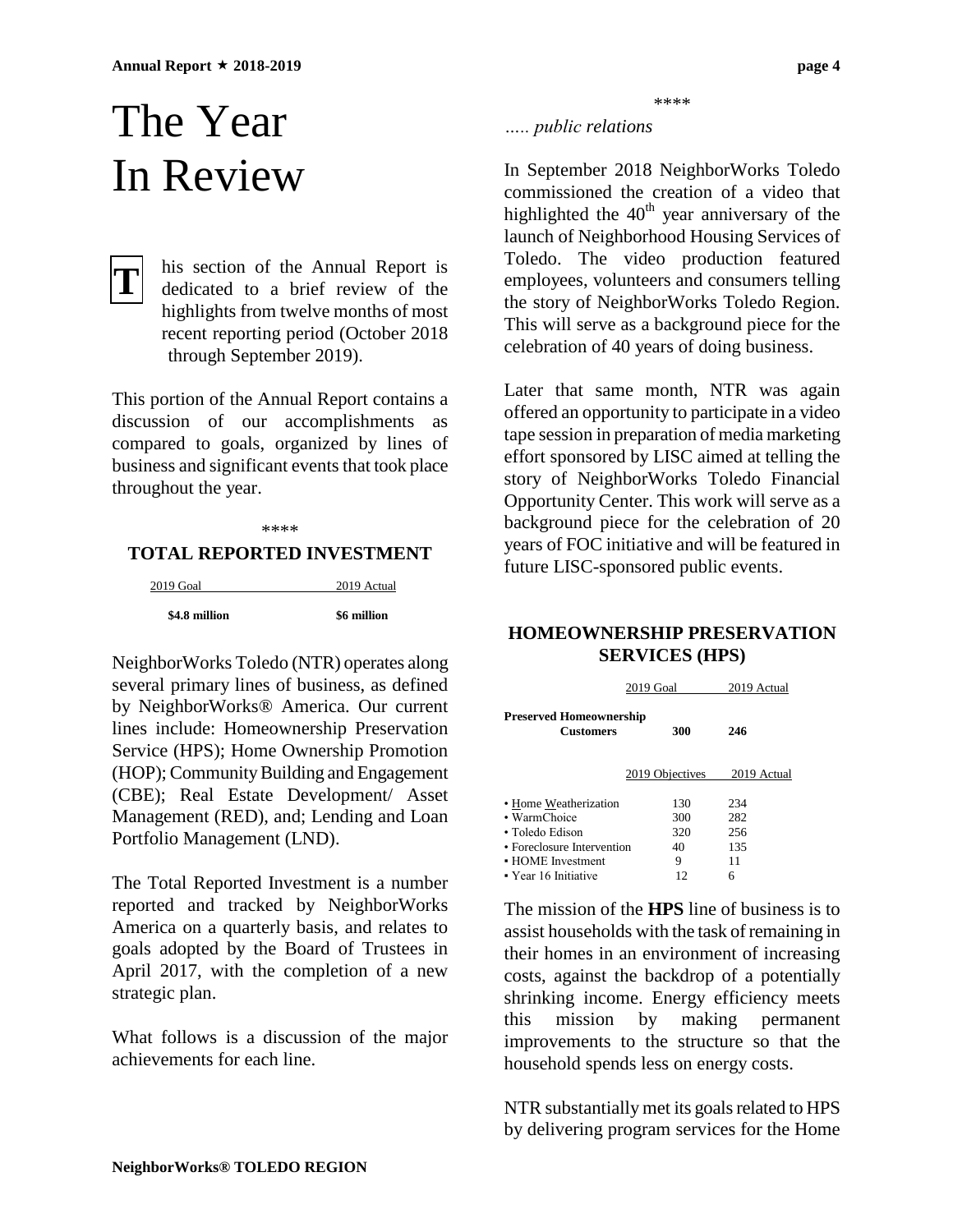Weatherization Assistance Program, the Columbia Gas of Ohio Project WarmChoice, the Toledo Edison Community Connections program, and Foreclosure Intervention.

On October 30, 2018 NTR Energy Services hosted a Weatherization Showcase event at the home of Mr. and Mrs. Lang, located at 538 Grasser Street in Oregon. The showcase featured insulation work being performed by Weatherization Technicians and a presentation by Tim Petreties of the State office of Weatherization of a proclamation by Governor Kaisch. Congresswoman Marcy Kaptur delivered remarks about the importance of preserving homes so that they remain affordable and encouraged more homeownership, when appropriate House warming gifts were presented to the Lang family by Columbia Gas of Ohio;

### **\*\*\*\***

## *…..home investment deployment*

The HOME Investment program was designed as a three year effort, with a goal of 27 completed units, combining weatherization and rehabilitation, concentrating efforts in four distinct neighborhoods. Those neighborhoods included: Junction; South Toledo, and; North Toledo.

With the first year already completed, the end of June 2019 represented the end of the second year. By the end of September 2019, the number of project sites with all work completed was weatherization work was 23. Another seven homes are in progress.

#### **\*\*\*\***

*…..year 16 initiative*

The Year 16 initiative is aimed at providing an incentive to first time homebuyers who are purchasing former affordable rental units that were financed utilizing low income housing tax credits. The incentive is provided in the

form of a forgivable grant (over five years) that is used to complete buyer directed home improvements.

In 2017 ProMedica and Key Bank joined forces to provide significant private funding for an expansion of the homebuyer incentive program. This investment was established in support of future affordable rental conversions. LISC was placed in charge of managing the effort. Because of its experience with TOTCO Homes and Oakwood Homes, NTR was recruited to deploy the resource.

In August 2019, NTR was invited to share the story of the Year 16 initiative with a broader audience. William Farnsel participated in a taping session at WGTE Channel 30 for the Local Partnerships business show. Kristi Hoffman served as the program host and included Kim Cutcher of LISC and Andrew Waterson of Key Bank.

The main topic was the effort to support tenant to homeowner transition with the provision of a home improvement deferred loan for every Year 16 home. This session was aired in October.

## **HOME OWNERSHIP PROMOTION SERVICES (HOP)**

|                              | 2019 Goal       | 2019 Actual |
|------------------------------|-----------------|-------------|
| <b>Home Owners Created</b>   | 40              | 40          |
|                              | 2019 Objectives | 2019 Actual |
| • Homebuyer Education        |                 |             |
| graduates                    | 120             | 86          |
| • Affordable Housing sold    | 12              | 12          |
| • FOC income tax preparation | 600             | 556         |

The NeighborWorks® America definition of **HOP** includes activities that promote home ownership, like home buyer education, and the marketing and sale of single family homes.

During the program year, NTR undertook Homebuyer Education program activities that were responsible for 86 trainees graduating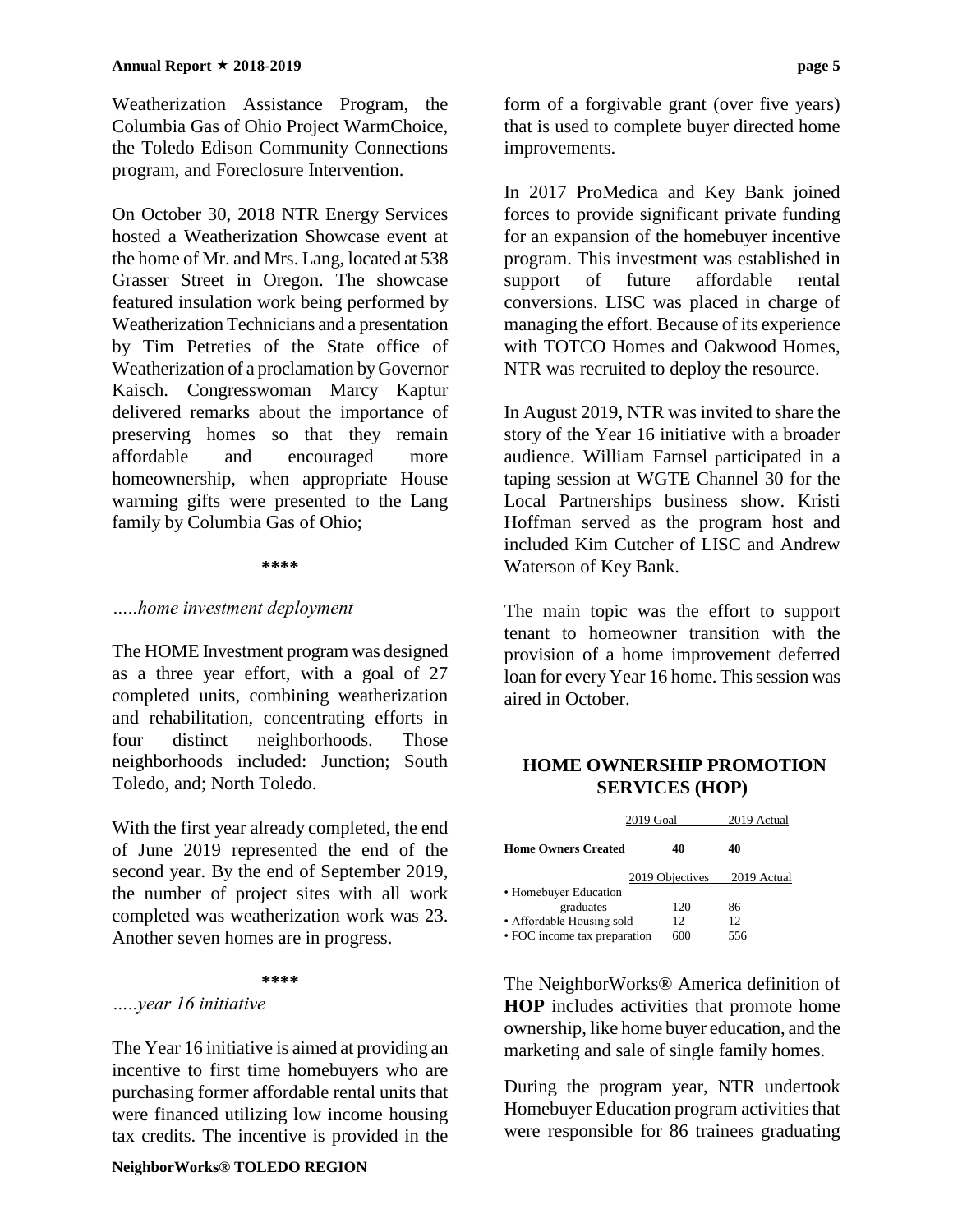from the standard course. Homebuyer education is offered at 704 Second Street.

#### \*\*\*\*

## *…..oakwood homes sales initiative*

The Affordable Housing sales goal for 2018- 2019 was twelve homes. Approaching the end of September 2019, a total of five Oakwood units and seven others constituted an outcome of 100% of goal.

The first Oakwood Homes unit was sold in early 2018. Those homes sold, beginning in October 2018 included: 1355 Grand; 1506 Oakwood; 1445 Oakwood; 1246 Oakwood, and; 906 Oakwood.

As an added incentive, Oakwood homebuyers could qualify to receive a home improvement loan of \$7,500. These loans are filed as a second mortgage, with zero payment and a declining balance over five years. The home improvement funding for the Oakwood Homes portfolio was provided by the Lucas County Land Bank.

## \*\*\*\*

## *……other affordable home sales*

In an effort aimed at reducing loss on defaulted mortgage loan accounts, NTR adopted a strategy of taking possession of some homes that supported a neighborhood stabilization strategy. During the program year, NTR sold homes following acquisition: 408 Imani Circle; 442 E. Oakland; 836 Yondota; 702 Brookley; 544 Toronto, and; 4209 N. Haven.

In May 2019, the house at 2437 Maplewood Avenue was sold to a first time home buyer.

NTR purchased 2437 Maplewood in 1994 following a lengthy tax foreclosure and completed a full renovation in 1996 as part of the Lawrence-Woods Phase II. The cost of renovation totaled nearly \$400,000. NTR

**NeighborWorks® TOLEDO REGION**

converted this 5,600 square foot structure into five individual rental units. In March 2019 NTR reclaimed ownership following a foreclosure and two months later completed the resale. The new owner of this home, originally built in 1878, will convert it back to a single family residence.

## \*\*\*\*

## *……financial opportunity center*

The Financial Opportunity Center (FOC) is a LISC sponsored framework for providing direct counseling services to consumers on a range of topics, all focused on bettering one's financial position. Services range from credit counseling to job search to household budgeting.

One very important service provided through the FOC is income tax return preparation. The FOC Coaching staff, with the help of evening volunteers, prepared and filed 556 individual income tax returns for 2018.

In May 2019 NTR decided to consolidate office locations and transferred the Financial Opportunity Center operation to 704 Second Street. The move provided an opportunity to rearrange the use of the ground floor office space to better accommodate customers with limited mobility. By May 2019 the transition was completed. The offices once occupied by weatherization inspectors was transformed, and the former employee lunch room was improved and converted to space where individual clients could be better counseled in private surroundings.

## **COMMUNITY BUILDING AND ENGAGEMENT (CBE)**

2019 Goals 2019 Actual

| • CLI Participation 2018   |  |
|----------------------------|--|
| • CLI Action Proposal 2018 |  |
| • Community Event 2019     |  |

The NeighborWorks® America definition of Community Building and Engagement (CBE)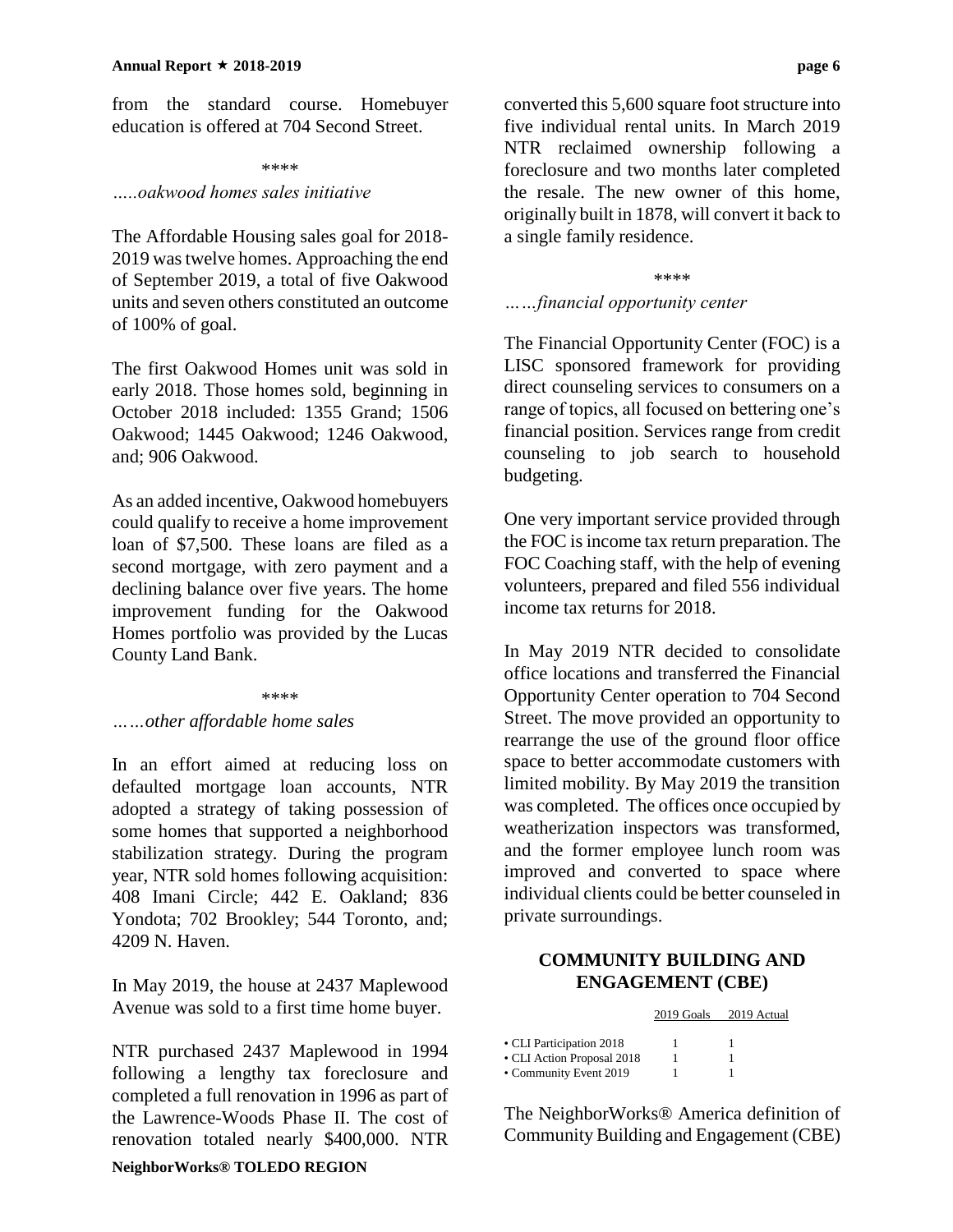includes community organizing and other activities that help residents and other community stakeholders come together to develop and provide leadership to build a stronger community.

NTR has played a supporting role with the Old West End Neighborhood Initiative (OWENI) volunteers since 2015. As a result, OWENI volunteers have exercised the freedom to undertake community activities with minimal administrative burden. Financial support has been provided by the Toledo Community Foundation and NeighborWorks America.

#### \*\*\*\*

## *……community leadership development*

In October 2018, NTR sponsored the Toledo Team of community leaders to participate in the Community Leadership Institution, a national training opportunity. This event took place in Houston and involved the gathering of nearly 1,000 distinguished neighborhood residents from around the country.

The completion of the training exercise is the development of a community impact event that receives financial support from NeighborWorks America.

The result of the 2018 training and planning took place the following June. A recognition evening held on June 9, 2019 at the 300 Club. The Old West End Neighborhood Initiative volunteers served as host. Senior citizen residents of the neighborhood were honored for their long term commitment to maintaining community standards. They were treated to food, music and home safety education provided by the Toledo Police Department. All expenses were covered by the Community Leadership Institute grant provided by NeighborWorks America;

\*\*\*\* *……summer youth leadership initiative* The Toledo Community Foundation has been a faithful financial supporter of the Old West End Neighborhood Initiative activities since 2015. For 2019 the foundation provided funding for the Summer Leadership Initiative, which involved organized grass cutting, neighborhood improvements fostered by beautification activities and house painting. This year marked the fourth consecutive year of support from the Toledo Community Foundation.

#### \*\*\*\*

### *……complete count committee*

Complete count refers to the national effort aimed at obtaining an accurate count of citizens during the 2020 census. The importance of a complete and accurate count relates to Congressional representation and funding by federal agencies based upon the numbers gathered during the census. It is estimated that for every person not counted, it costs the locality \$1,800 per year per person in lost federal funding.

Toledo and Lucas County joined forces to recruit community leaders to participate in a local Complete Count Committee. NTR was invited to participate in the task of spreading the word and assisting citizens with completing their 2020 survey and questionnaire.

The kick-off event took place in April 2019, and featured remarks by Congresswoman Marcy Kaptur and the head of the Pittsburg Bureau of the Census. In the months that followed, the Committee has met to strategize ways to generate participation.

NTR anticipates using its access to weatherization and Financial Opportunity Center customers as its contribution to the overall effort.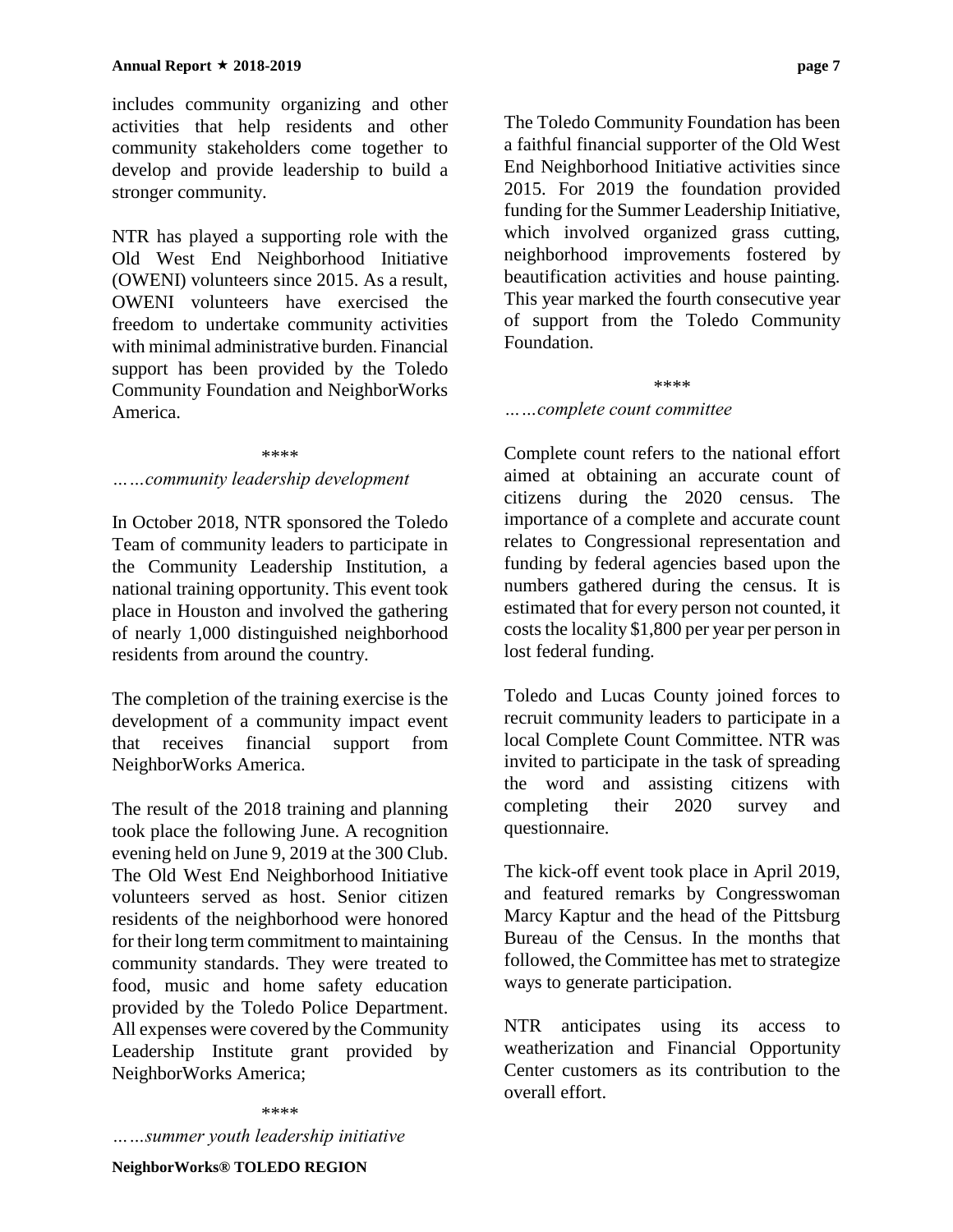## **REAL ESTATE DEVELOPMENT/ASSET MANAGEMENT (RED)**

| 2019 Goal | 2019 Actual |
|-----------|-------------|
|           |             |

| <b>Rental Homes Constructed,</b> |     |     |  |
|----------------------------------|-----|-----|--|
| <b>Acquired and Preserved.</b>   | 140 | 118 |  |
|                                  |     |     |  |

2019 Objectives 2019 Actual

| • Housing Credit Asset Mgt.  | 224 | 264 |
|------------------------------|-----|-----|
| • General Partner Assignment |     |     |
| • Self-Management Units.     | 54  | 54  |

NTR engages in the **RED** line of business in neighborhoods in support of existing organizational investments.

Housing credit asset management involves the established relationship between third party professional property management and NeighborWorks Toledo as the general partner.

NTR is the non-profit sponsor and developer of three affordable rental portfolios (South East Toledo Homes I and II, and Cherry Legacy Homes).

In 2018 our role expanded to include General Partner duties for Oakwood Homes III; Oakwood Homes IV; West Central Homes; United North School Homes, and; United North School Homes II. With these additional portfolios, the total single family unit count for NTR grew to 224.

#### \*\*\*\*

*……shell corporation formation*

NTR board volunteers investigated the structures of the various housing partnerships that held title to all of the real estate. In particular the Operations Committee headed by Thomas Killam recognized an organizational flaw that exposed NTR to necessary levels of risk. The solution that was ultimately recommended was the formation of new shell corporations. These new entities would replace NTR as the General Partner, and thus serve as a buffer.

Discussion on this strategy began in July 2019. By the following August, a team formed by Mr. Killam, Chris Parker and Randal Shorr began to develop the plan for presentation to the full board of trustees.

On September 9, 2019 the board adopted the proposed plan for the creation of new entities. Implementation of the plan began immediately, just in time for an anticipated change in property managers.

#### \*\*\*\*

*……property management change*

In late 2016 NTR had negotiated a global property management agreement with Volunteers of America. This agreement included all properties where, at that time, NTR served as the General Partner.

As time passed on, NTR became the General Partner of all but one single family housing partnership managed by Volunteers of America, whose regional office was situated in Westerville, Ohio.

In October 2018, discussions were initiated with the equity partners (Ohio Capital Corporation for Housing and the National Equity Fund) regarding the recruitment of a different property management firm.

By the following July, an initial meeting was held with Vistula Management, a Toledobased property management entity.

In September 2019 the Ohio Housing Finance Agency gave approval for the transition to Vistula Management from Volunteers of America. Management agreements were signed, with an anticipated start date of November 1.

#### \*\*\*\*

*……englewood senior housing*

During the summer of 2018 NTR senior staff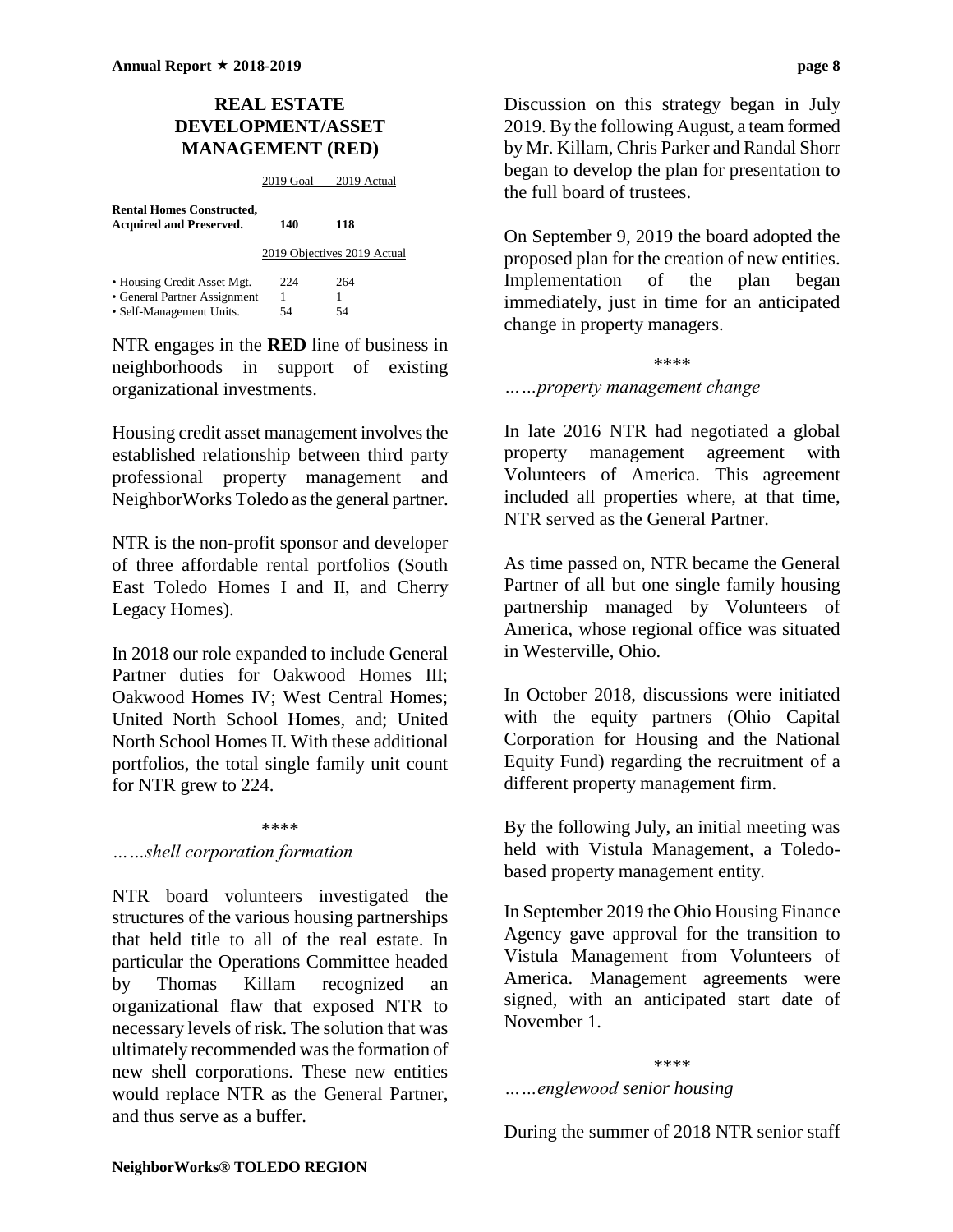participated in a conference call involving David Berg of Pirhl Development (Cleveland) to discuss the status of the multi-family Englewood Senior Housing LLC in Toledo. The Englewood project also needed a replacement general partner for the limited liability corporation.

Mr. Berg proposed that NTR step in as the new general partner. Ohio Capital Corporation was already in the role of limited equity partner. The pay-off in the end would be an opportunity for NTR to buy-out all of the other partners and become the sole owner of the facility.

The transfer and assignment of roles were completed by January 2019. The Englewood Senior Housing Project added 40 units to NTR housing credit asset management responsibility. This building is situated between Monroe Street and Waite in west Toledo.

## **LENDING AND LOAN PORTFOLIO MANAGEMENT (LND)**

2019 Goals 2019 Actual

| • Regular Mortgage Lending/  |     |       |
|------------------------------|-----|-------|
| Facilitation                 | 20  | 38    |
| • Loan Portfolio Delinquency | 10% | 12.9% |

The NeighborWorks® America definition of the **LND** line of business includes originating, underwriting, brokering and/or servicing amortized loans to individuals. NTR is licensed by the State of Ohio to engage in lending under the Residential Mortgage Loan Act (RMLA) and also holds a General Lending certificate.

The actual results for regular mortgage lending/loan facilitated for 2019 is composed of 9 direct loans and 29 loans facilitated and closed by others.

\*\*\*\*\*

*….. loan portfolio delinquency*

overall delinquency ranged 18% to 24%.

Senior management set a goal of reducing delinquency to 10% for 2019. Staff responded with a proposal. First, loans with a history of long term non-payment were moved to a segregated status, removing them from the monthly report. Second, through a series of intense borrower outreach, many accounts with 90-day+ delinquency were brought current over a three month trial period. Successful completion of the trial period qualified the account for taking the remaining delinquency and attaching it to the end of the open-ended mortgage, resulting in a current account.

These actions resulted in a significant reduction in the overall loan portfolio rate of delinquency.

In Note  $D -$ Loan Receivables, found in the 2018 audited financial statement, it was reported that: "approximately 5% of the loans outstanding at December 31. 2018 were considered greater than 90 days delinquent."

As of September 2019, the overall delinquency rate was reported at 12.9%, representing a near cut in have compared to the year before.

\*\*\*\*

*……community development financial institutions program*

NTR first became a certified Community Development Financial Institution in 1998 when a grant for Technical Assistance was awarded. In 1999 NTR received a Core Award grant/loan of \$2.25 million from CDFI, which served as a match for funds raised from other sources. This pooled resource served as the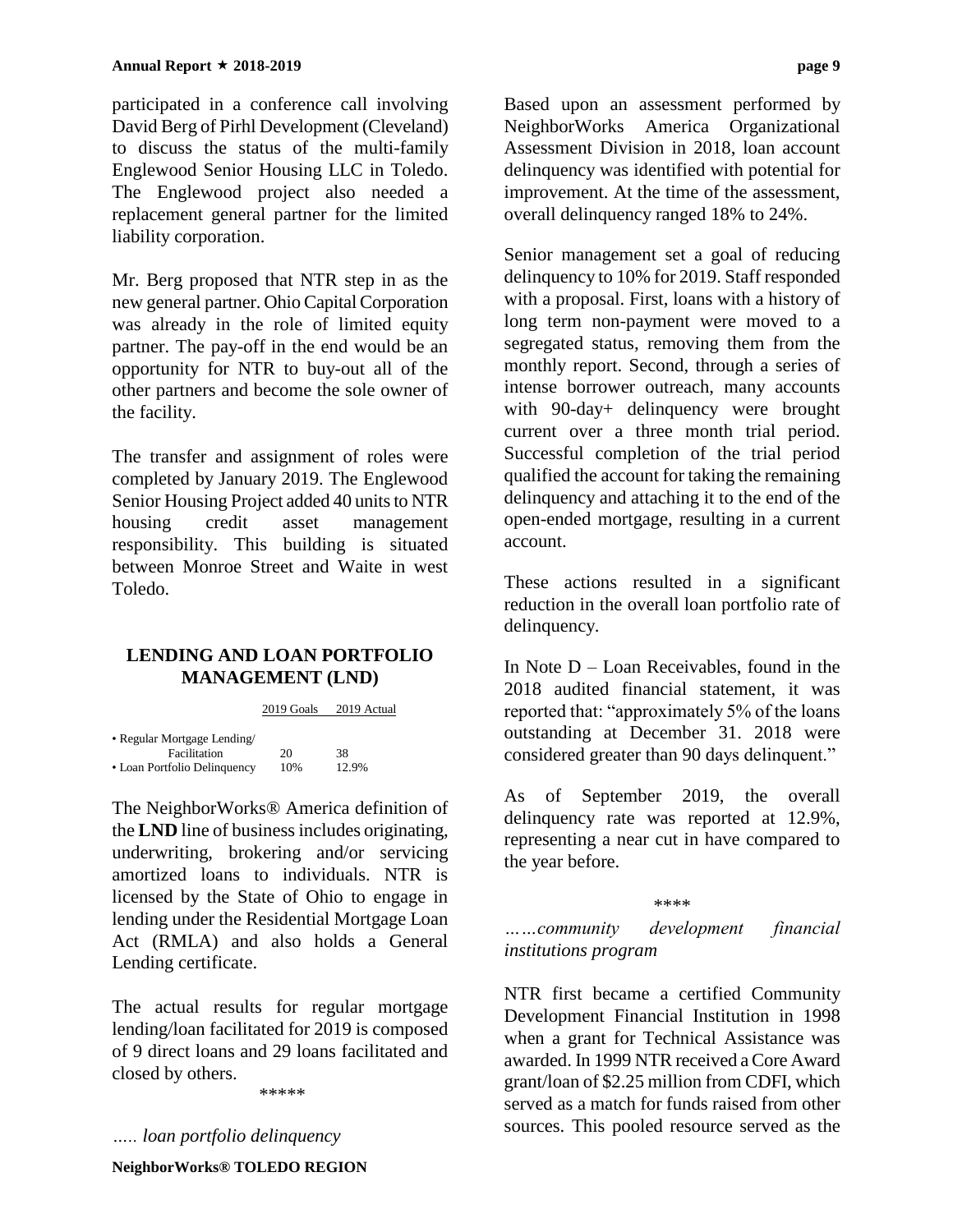principal source of loan capital until 2014.

The technical assistance and core award funding initiated a long term relationship with the Community Development Financial Institutions program, which required annual reports and annual recertification. Most recently, NTR achieved recertification in March 2019.

In September 2019, NTR deposited funds sufficient for the early pay-off of the Community Development Financial Institutions fund loan (approximately \$315,000). This loan began in 1999 and totaled \$1.2 million.

\*\*\*\*\*

## *…..net restricted asset change*

One of the benefits of membership as a Chartered member of the National NeighborWorks Network is the availability of grants on an annual basis. There are a variety of grants issued on a yearly basis, but the common types provided to all chartered members are: expendable and capital.

Expendable are grants issued to cover costs of operation. Capital grants are issued to support real estate development or lending. A majority of capital funding received from NeighborWorks America has been used in Toledo as loan capital.

For the first thirty years, NeighborWorks America would place a restriction on the capital grants. The recipient would be required to report on the deployment of the asset. Organizations would have to prove the existence of either cash or the corresponding loan receivable asset (combined) and demonstrate that the total was equal to the amount provided by NeighborWorks America.

In 2018 NTR submitted a request to NeighborWorks America to de-restrict up to

\$500,000 of the currently restricted net assets. In September 2018 NTR received written notification of approval. This was the first request for relief.

The following December NTR began an application for a FY 2019 request for a second reduction in the net restricted asset. Our second request for a \$500,000 release was approved in June. As of the date of this report the total that remains restricted is \$2,198,206.

An example of the impact of this change is outlined below.

The second release of restricted assets provided NTR the flexibility to use NeighborWorks America capital to pay off long term debt. The CDFI loan (mentioned earlier) was satisfied before the end of its scheduled term as a result of the release of net restricted assets.

With the satisfaction of the CDFI debt, further interest payments were halted and subsidized quarterly payments to CDFI for delinquent accounts stopped. Loan accounts that were current had an outstanding principal balance more than double the cost of the early pay-off.

In short, long term debt was reduced and loan receivable assets increased.

## **RESOURCE DEVELOPMENT**

|                          | 2019 Goals 2019 Actual |
|--------------------------|------------------------|
| • Expand Public sources  |                        |
| • Expand Private sources |                        |

The NeighborWorks® America definition of Resource Development includes activities that promote the organization and raise money.

In November 2018 NTR submitted a request for expendable and capital grants to NeighborWorks America for FY 2019. By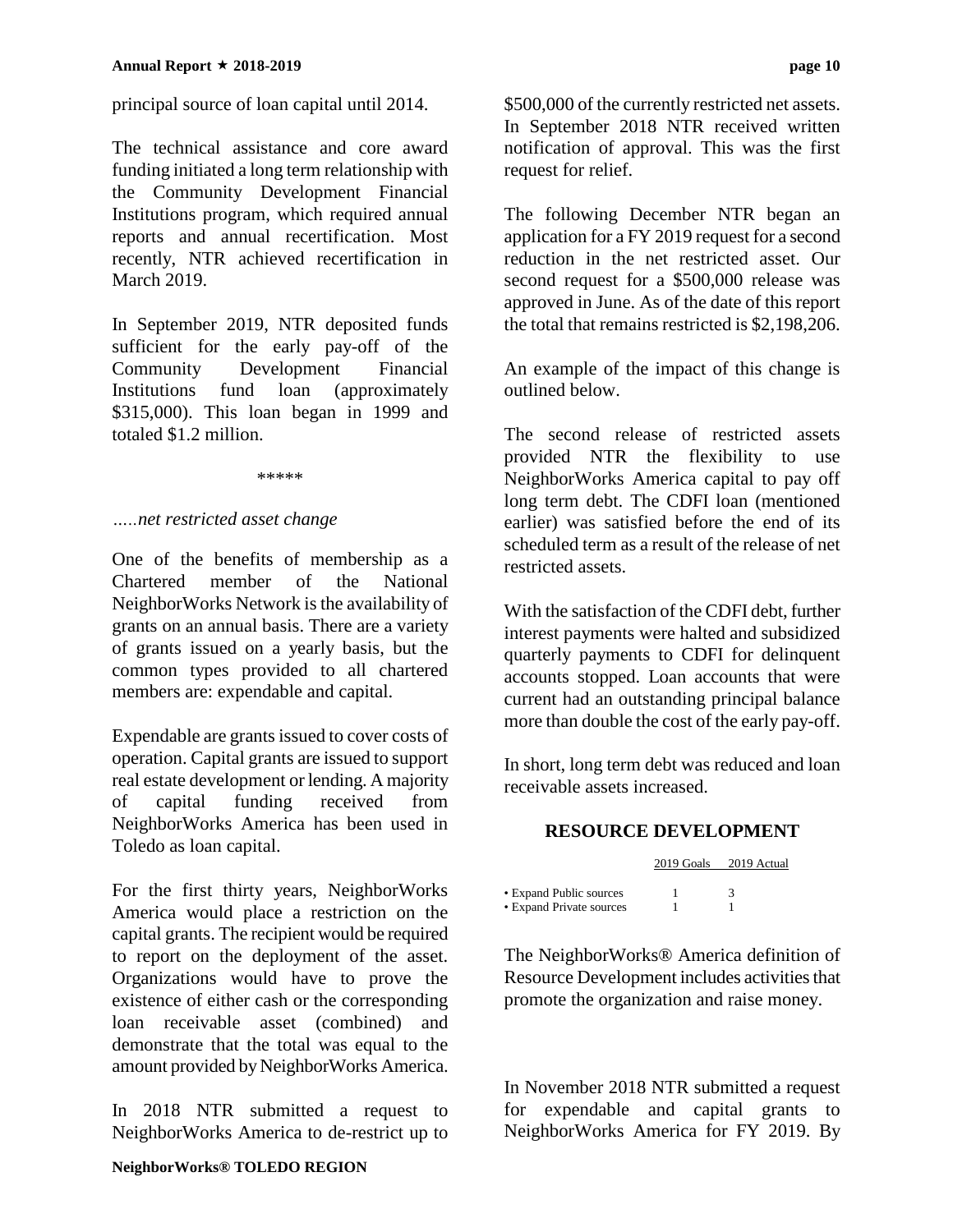May 2019 NTR received notice of recommended grant funding in the amount of \$229,000, which represents an increase of \$15,000 over the previous year.

### \*\*\*\*

## …..*community development block grant*

The City of Toledo began is annual process of allocating HUD Community Development Block Grant resources to third party partners the end of February 2019. NTR responded by submitting an application to CDBG, requesting a total of \$500,000 in support of four separate activities.

By the middle of June 2019 NTR received notice of an award of \$500,000 from the Department of Neighborhood and Business Development from the  $45<sup>th</sup>$  year CDBG program.

This funding would be used to support administrative and staff costs to undertake four program activities. This means that NTR must provide the program dollars that the activities will utilize to carry out the objectives.

This level of funding is higher than the amount received the previous year and represents the highest grant ever received by NTR from the City of Toledo;

#### \*\*\*\*

## …..*home investment deployment*

With the near completion of the HOME Investment fund deployment in the Junction, South Toledo and North Toledo neighborhoods, NTR submitted a bid through the City's Planet Bids online service, requesting additional HOME Investment funds in the amount of \$1.3 million. NTR proposed completing 57 units in three years, beginning July 1, 2019.

**NeighborWorks® TOLEDO REGION** The following June, NTR received notice of

an award of \$450,000 from the Department of Neighborhood and Business Development from the HOME Investment program. This funding will be used to continue the work initiated for the homeowner rehabilitation program. This particular effort will now include East Toledo as a project neighborhood, bringing the total count to four.

## …..*owner occupied rehabilitation loans*

\*\*\*\*

On March 1, 2019 NTR officials attended a meeting hosted by the Mayor's office to discuss the LISC Low Interest Loan Program. Key Bank proposed making an investment in the LISC CDFI (\$3 million) that will be matched by \$2 million from Toledo's CDBG allocation. The template for this effort wasthe loan program currently in operation in Detroit.

NTR was recruited for two specific roles. First, it was anticipated that the Financial Opportunity Center network in Toledo would serve as the intake source of qualified borrowers. Second, NTR would serve as the lender closing first or second mortgage loans or playing the role of mortgage broker, closing qualified loans in the name of LISC.

The initial goal was to roll out the Home Repair Loan Program to the general public by the end of 2019.

## Next Twelve Months:

Above and beyond our regular operational priorities, a few major projects are anticipated next year.

With the integration of the Home Ownership Center and the Financial Opportunity Center at one facility, we will aggressively reach out to provide services in previously underserved areas. A priority will be to complete HUD Housing Counseling certification for the entire HOC/FOC staff.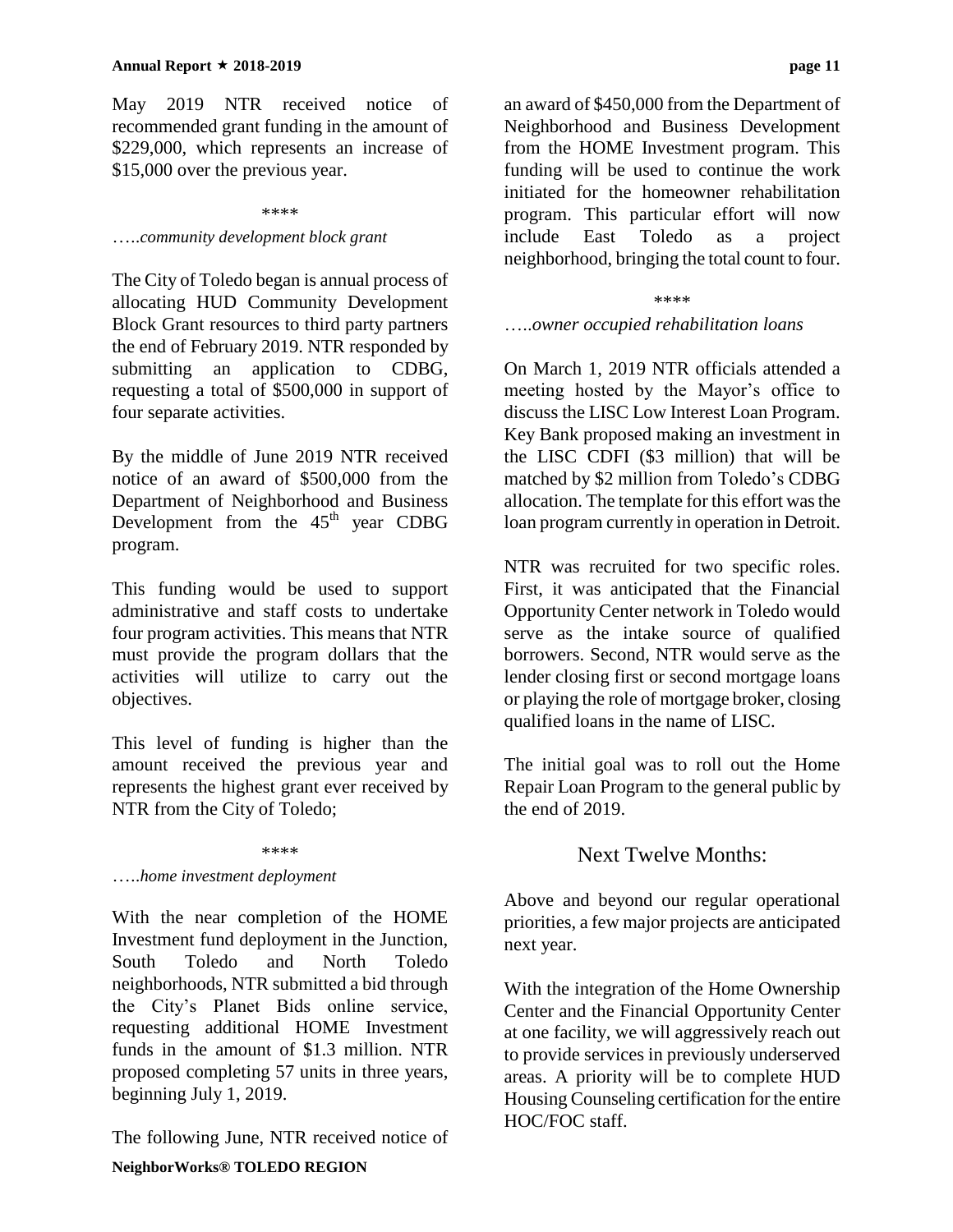The Oakwood Homes initiative will be entering its third and final year, which means that tenants who have not yet decided on home purchase will be on a deadline in 2020. The offer to purchase that was integral to the lease agreement will expire, along with the opportunity to receive home improvement funds. As a result, we anticipate sales of Oakwood Homes units to increase next year.

The process to bring in a new professional property manager for the housing tax credit financed units began the summer of 2019. The transition date of November 1 represents a beginning point for the real work of bringing the various housing portfolios back to financial stability.

Along with the changing of the property management, one portfolio (Oakwood Homes IV) will complete its initial period of affordability on December 31, 2019. One year later, two additional portfolios (Oakwood Homes III and West Central Homes) will complete the affordability period in December 2020. This means that in the next 14 months, 82 single family homes will be available for sale to tenants who can qualify for financing.

Our success with coordinating weatherization services with HUD HOME investment funds for lower income homeowners has drawn the attention of Congresswoman Kaptur.

In August, NTR received information about a potential source of federal funding for a special pilot, which would replicate the Homeowner Rehabilitation project that has been in operation the last two years.

Congresswoman Marcy Kaptur added a setaside in the T-HUD appropriation from the House of Representatives that included a \$5 million pilot project that combines DOE and HUD funding for a broader home rehabilitation program. This legislation still has to pass the U.S. Senate and receive the President's signature. If the entire spending

**NeighborWorks® TOLEDO REGION**

bill becomes law, the pilot project funding would serve as the first such coordination of federal resources from these agencies for the purpose of assisting lower income home owners.

Our agenda for next year was clearly forecasted by the efforts we put in place during 2019. Stay tuned!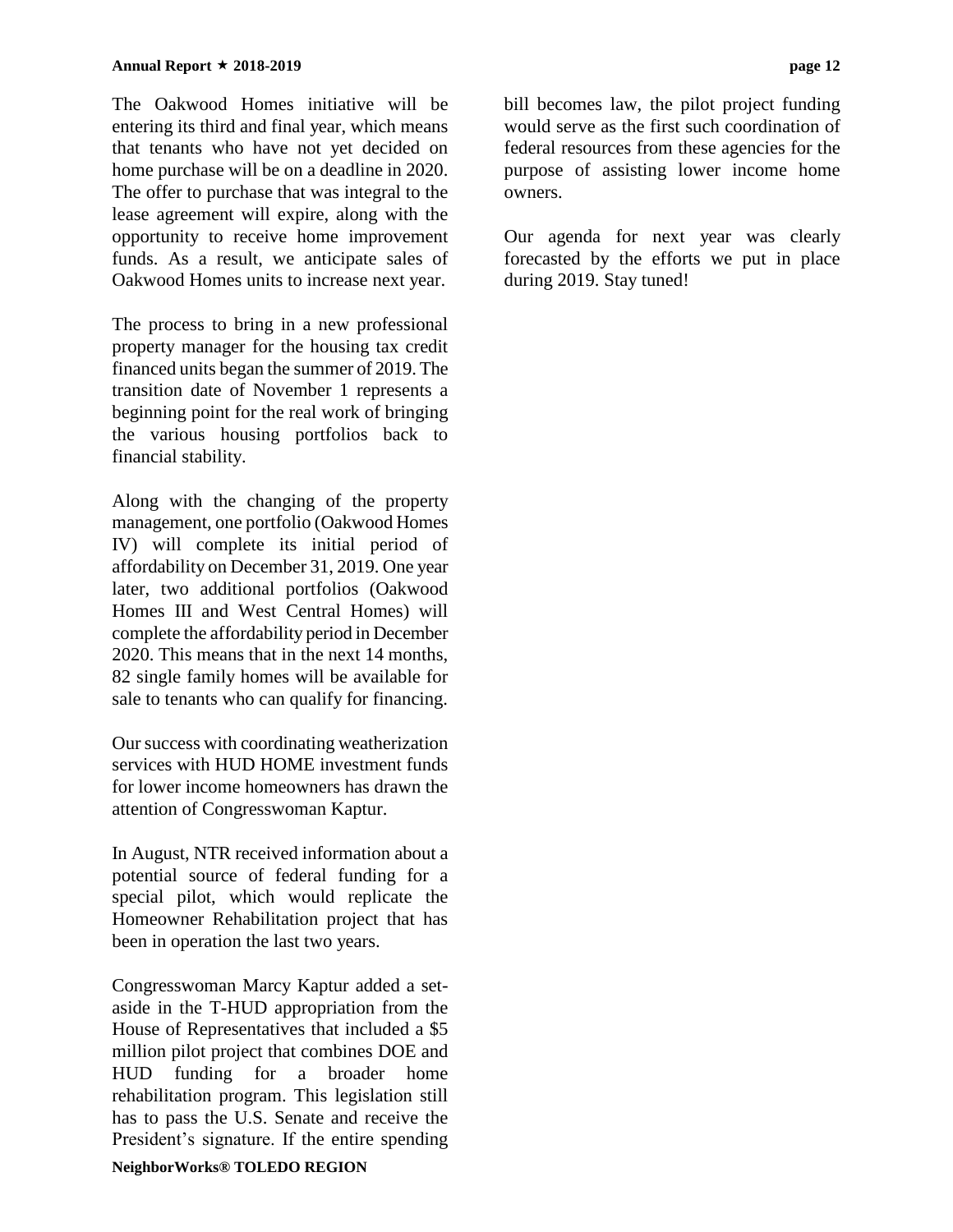# Direct Services **2018-2019**

# **T**

he following is a listing and brief description of program services that are currently available through the NeighborWorks® TOLEDO REGION through the Home Ownership/ Financial Opportunity Center at 704 Second Street:

## \_ **HOME BUYER'S EDUCATION**

• Pre-purchase training for future homeowners in a relaxed setting.

• Credit analysis and adjustment plan development.

• Detailed examination of the borrowing process and advice on building a down payment.

• How to shop for and evaluate homeowner's insurance coverage.

### \_ **FORECLOSURE INTERVENTION and MORTGAGE RESCUE**

- Personal financial management training.
- Credit analysis and sustainability determination.
- Negotiation with mortgage servicer.
- Rescue funding and/or closing.

## \_ **FINANCIAL OPPORTUNTY CENTER**

- Home buyer education.
- Long term credit history repair.

• Job search coaching aimed at improving household income. .

- Access to Ohio Benefits Bank.
- Income tax return preparation.
- Off-site training available.

## \_ **TECHNICAL ASSISTANCE PROGRAM**

- Advice about home repairs.
- Referrals to reliable contractors.

• Assistance with construction planning, bidding or construction monitoring.

• Assistance in setting priorities for renovation.

## \_ **STATE OF OHIO "HOME WEATHERIZATION ASSISTANCE PROGRAM"**

• Free home energy efficiency assessment.

• Free labor and material focused on items necessary to achieve home energy efficiency.

### \_ **COLUMBIA GAS OF OHIO "PROJECT WARMCHOICE"**

• Free home energy efficiency assessment. Work specifications are determined by results of a Minneapolis Blower Door test and infrared camera scan.

• Free labor and material focused on items necessary to achieve energy efficiency.

• Free replacement of unsafe natural gas range

• Free replacement of unsafe gas fired heating unit and/or hot water heater.

### \_ **TOLEDO EDISON (FIRSTENERGY) "COMMUNITY CONNECTIONS" PROGRAM**

- Free replacement compact fluorescent light bulbs.
- Free installation of insulation (all electric houses only).
- Free electrical system up-grade.
- Free refrigerator replacement (for qualifying units).
- Free freezer replacement (for qualifying units).

### \_ **AFFORDABLE HOUSING**

• Homes available on a lease-purchase financing arrangement in connection with Home Buyer Education.

- New homes available for long-term lease.
- New homes available for purchase with possible down payment assistance.
- Renovated homes available for purchase with possible down payment assistance.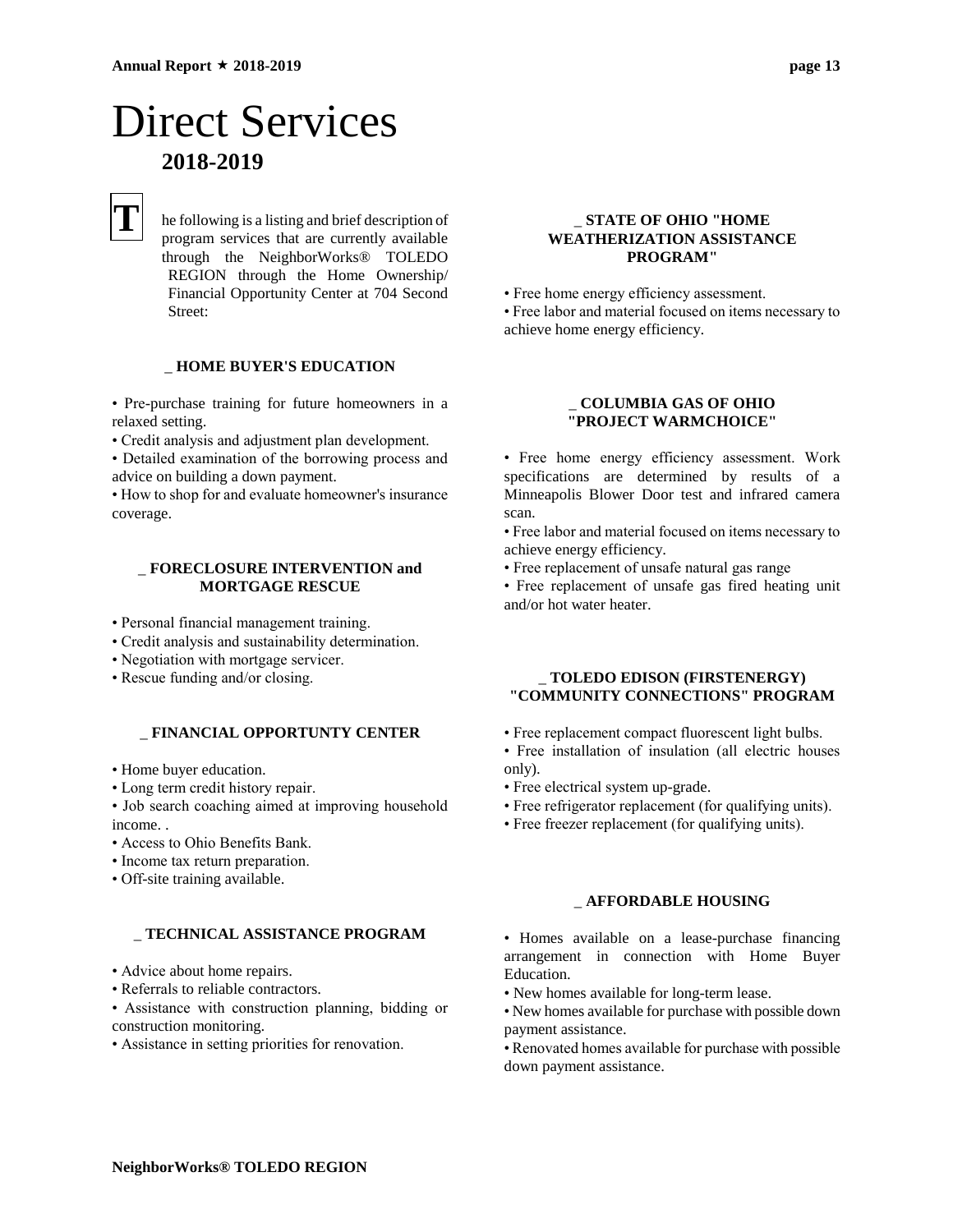# Summary of Accomplishments **2018-2019**



he original mission of Neighborhood Housing Services of Toledo, Inc. (d/b/a) NeighborWorks® TOLEDO REIGION (NTR) was to restore and revitalize the neighborhood

areas for the benefit of the current residents, to restore confidence and trust. Based upon on going surveys of private reinvestment in the neighborhoods, significant progress has been made toward this mission since 1978.

The summary below highlights the progress achieved by NTR in many neighborhoods throughout Toledo, with concentration in East Toledo, the Cherry Street Legacy, Overland Park (Old West End New Initiative) and the Englewood neighborhoods during the 2018- 2019 twelve month reporting period:

## \_ **NEW CUSTOMERS**

**1075** individuals contacted NTR for either HUD Housing Counseling contacts or for the weatherization assistance efforts during 2018-2019.

A total of 18,782 customers have been assisted since 1977.

## \_ **HOME OWNERSHIP EDUCATION**

**70** households successfully completed the minimum classroom and individual counseling requirements of the HomeOwnership Center of Toledo pre-purchase training program during the past year. This training substantially improves the likelihood of long term customer success as a borrower.

A total of 2,898 households have graduated from the pre-purchase training program since 1994.

## \_ **NHS DIRECT LENDING ACTIVITIES**

Neighborhood Housing Services of Toledo, Inc., (d/b/a) NeighborWorks® TOLEDO REGION made **\$139,450** worth of direct loans, adding **9** new mortgages to its loan portfolio.

#### \_ **PRIVATE INVESTMENT**

NTR customers made "out of pocket" cash equity investments totaling **\$172,154** for down payments, fees, closing costs and cash purchases for homes.

## \_ **HOUSEHOLDS COUNSELED ON PREPURCHASE/HOMEBUYING**

**209** counseling contacts were established with consumers seeking assistance.

### \_**AFFORDABLE HOUSING THROUGH ENERGY CONSERVATION**

**766** units of energy conservation and Weatherization assistance were delivered by NTR to low income households throughout Toledo and Lucas County during 2018-2019 for a total administration, labor and material investment of approximately **\$3.6 million**.

#### \_ **SINGLE FAMILY HOUSING RE-DEVELOPMENT**

NTR sold fifteen single family homes to first time homebuyers during 2018-2019. In many cases extensive rehabilitation was performed to bring the structures in compliance with the city building code.

#### **NeighborWorks® TOLEDO REGION**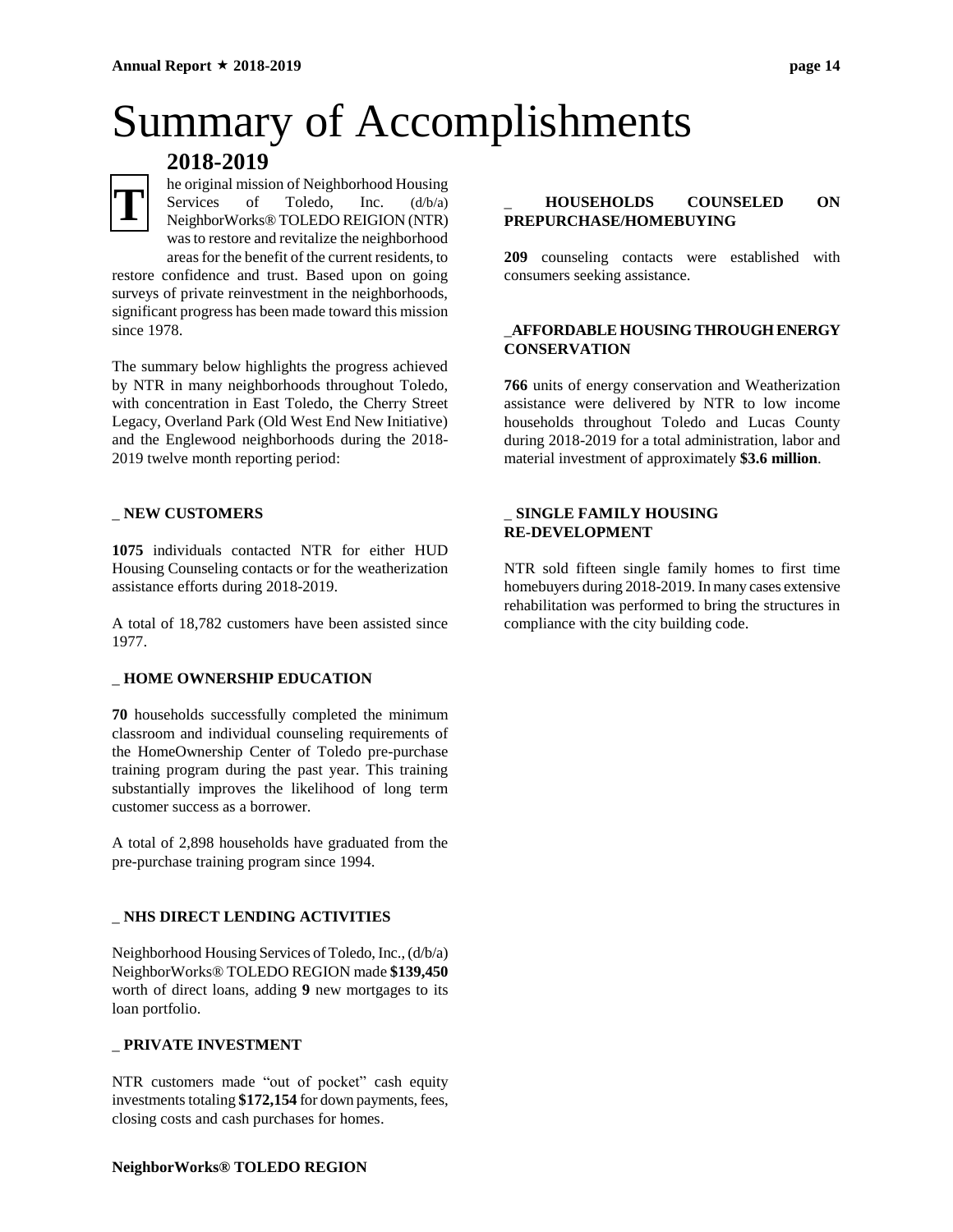# Lending & Homeownership Promotion **2018-2019**



his section contains a list of loans that have been funded or homes occupied as a result of a lease/option by Neighborhood Housing Services of Toledo, Inc., and (d/b/a) NeighborWorks® TOLEDO REGION during the period of October 1, 2018 through September 30, 2019. This section also contains a list of locations where homeownership was promoted as a result of facilitation through homebuyer education, a mortgage or a direct

cash sale. Please refer to the map on the following page that identifies loan transactions, affordable housing sales and homebuyer facilitation.

## \_ **NTR LOAN TRANSACTIONS (red dot)**

- **(1) \*1620 Woodland (first time homebuyer)**
- **(2) \*4450 Vermas (first time homebuyer)**
- **(3) \*1246 Oakwood (first time homebuyer)**
- **(4) \*841 Hildebrand (first time homebuyer)**
- **(5) \*807 Hildebrand (first time homebuyer)**
- **(6) \*909 Kenwood (first time homebuyer)**
- **(7) \*906 Oakwood (first time homebuyer)**
- **(8) \*33 Melrose (first time homebuyer)**

\_ **AFFORDABLE HOUSING SALES (dark blue dot)**

- **(9) \*1355 Grand (affordable rental, family)**
- **(10) \*1506 Oakwood (affordable rental, family)**
- **(11) \*1445 Oakwood (affordable rental, family)**
- **(12) \*1246 Oakwood (affordable rental, family)**
- **(13) \*408 Imani Circle (first time homebuyer)**
- **(14) \*836 Yondota (first time homebuyer)**
- **(15) \*702 Brookley (first time homebuyer)**
- **(16) \*544 Toronto (first time homebuyer)**
- **(17) \*4209 N. Haven (first time homebuyer)**
- **(18) \*2437 Maplewood (first time homebuyer)**

## **\_HOME OWNERSHIP FACILITATED (green dot)**

- **(19) \*2612 Ledyard, 43606**
- **(20) \*1585 Hagley, 43612**
- **(21) \*813 Keil, 43607**
- **(22) \*42 San Rafael, 43607**
- **(23) \*3923 Hazelhurst, 43612**
- **(24) \*1312 Sampson, Columbus, 43219 (not mapped)**
- **(25) \*633 Polonia, 43607**
- **(26) \*616 Woodsdale, 43609**
- **(27) \*1533 Charmaine, 43615**
- **(28) \*411 Waybridge, 43612**
- *(29)* **\*4363 Kingsbury, 43615**
- **(30) \*4401 Vermas, 43616**
- **(31) \*347 Kenilworth, 43610**
- **(32) \*595 Dixon, 43613**
- **(33) \*544 N. Stadium, Oregon 43616 (not mapped)**
- **(34) \*4242 Terrace View, 43607**
- **(35) \*2635 Latoina, 43606**
- **(36) \*554 Andora, 43609**
- **(37) \*1233 Hamilton, 43607**
- **(38) \*1791 Roxbury, Xenia, 45381 (not mapped)**
- **(39) \*834 Hildebrand, 43615**
- **(40) \*4209 Amsterdam, 43607**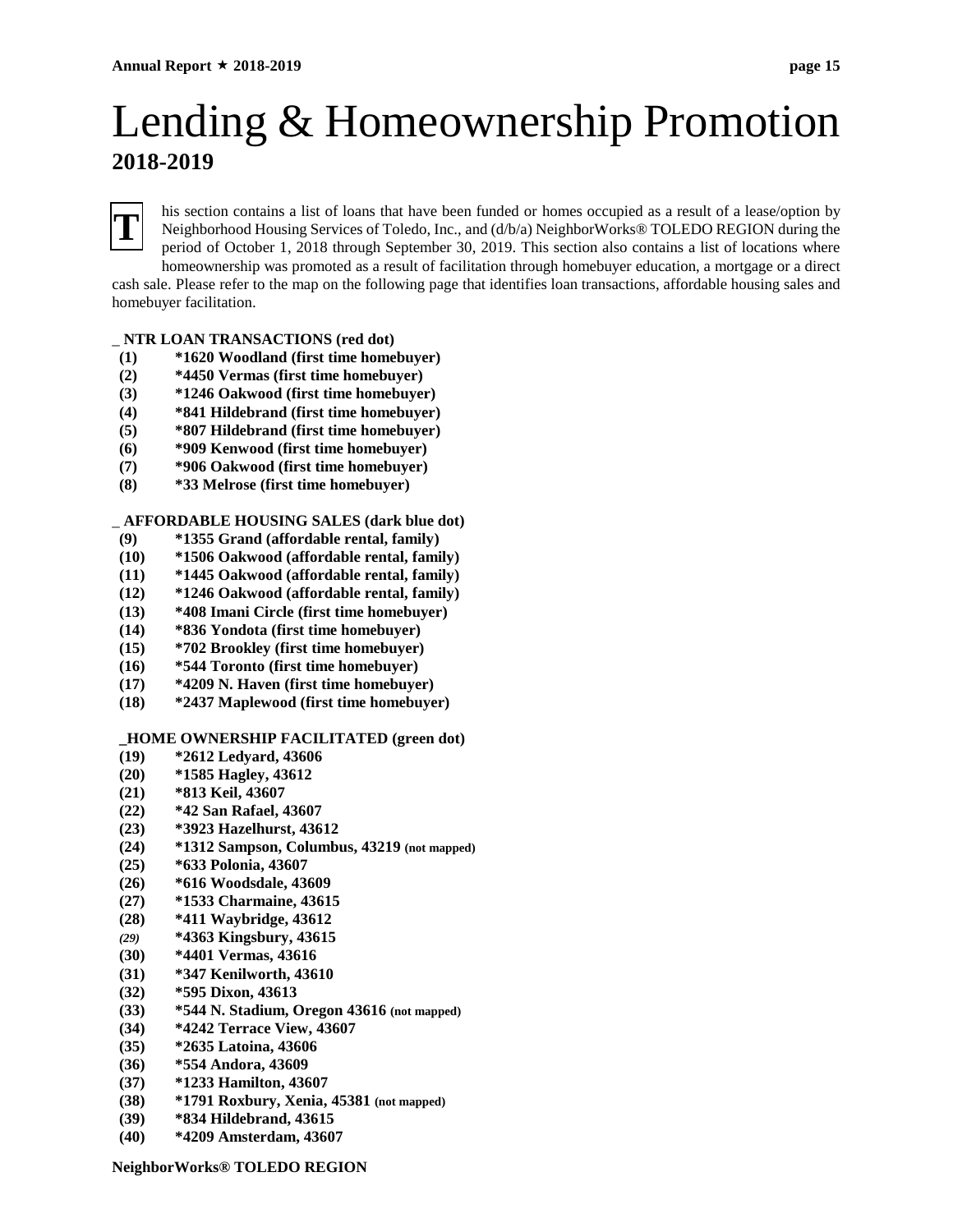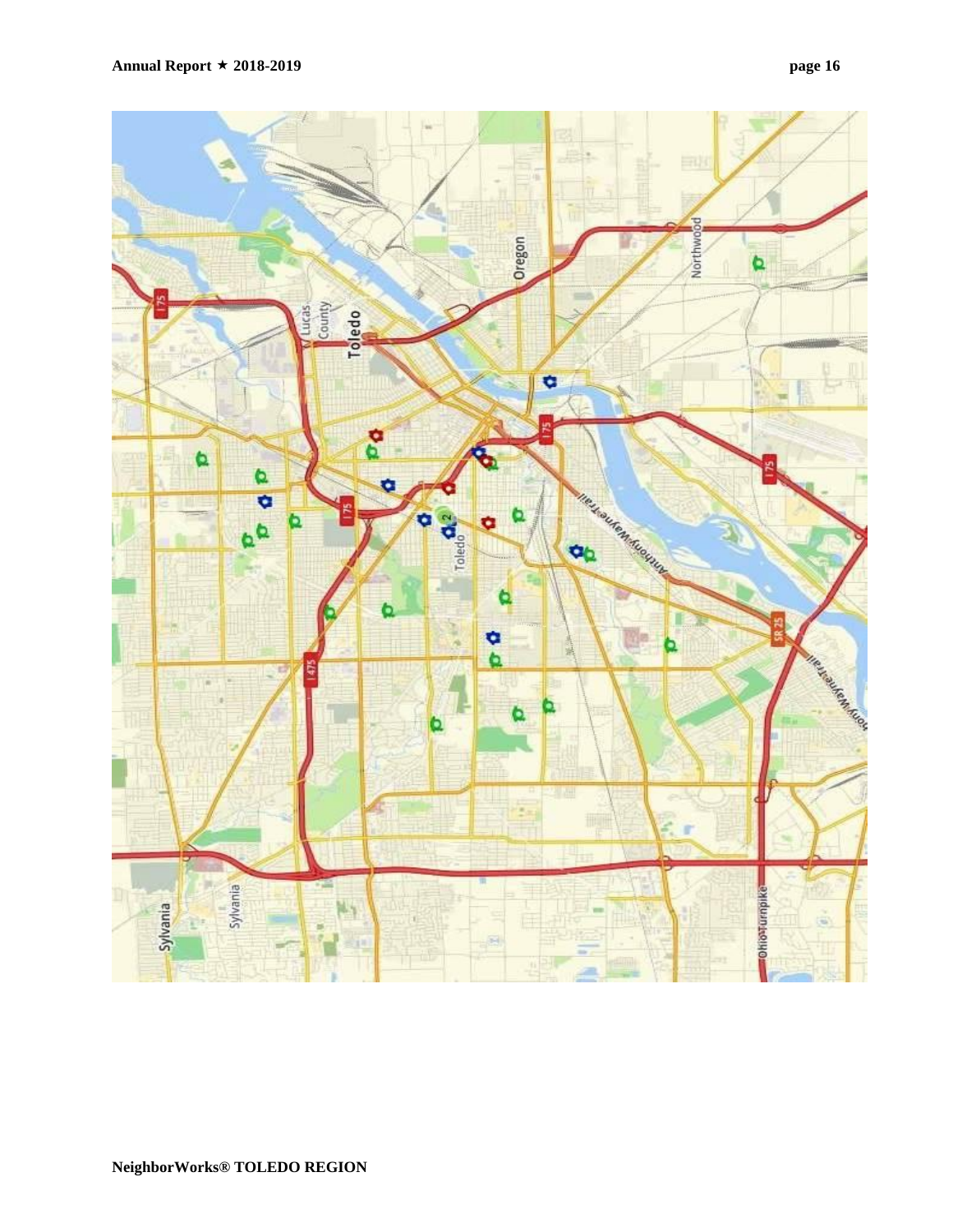# Board of Trustees **2018-2019 Partnership Representatives**

**FINANCIAL INSTITUTIONS**

Chris Kozak, **NTR 2 nd Vice President** (Representing Huntington Bank)

Stanley Kolebuck, **NTR President** (Representing Huntington Bank)

Jon Ostrander (Representing Fifth Third Bank)

Kim Ward, **NTR 1st Vice President** (Representing First Federal Bank)

## **BUSINESSES/INDUSTRY**

Meg Adams (Representing Toledo Edison/First Energy)

J. P. Hayward (attorney-at-law, retired)

Thomas Killam (attorney-a-law, Marshall, Mellhorn)

Cheri Pastula, **NTR Secretary** (Representing Columbia Gas of Ohio)

# **LOCAL GOVERNMENT**

Marquita Chong (Representing the City of Toledo)

Chad Olson (Representing the County of Lucas)

## **SOUTH SIDE NEIGHBORHOOD**

**NeighborWorks® TOLEDO REGION** Doris Lynch

(Resident, volunteer)

## **EAST TOLEDO NEIGHBORHOOD**

Tracey Britt, (Resident, volunteer)

Michael Craig, (Resident, volunteer)

Kelly Dean (Resident, volunteer)

# **WEST END NEIGHBORHOOD**

Rhonda Cole (Resident, volunteer)

Elizabeth Harris (Resident, volunteer)

Les Robinson (Resident, volunteer)

Ernest Sawyers (Medical professional)

Essie Wiggins (Resident, volunteer)

## **NORTH TOLEDO NEIGHBORHOOD**

Cathy Schultz (Resident, volunteer)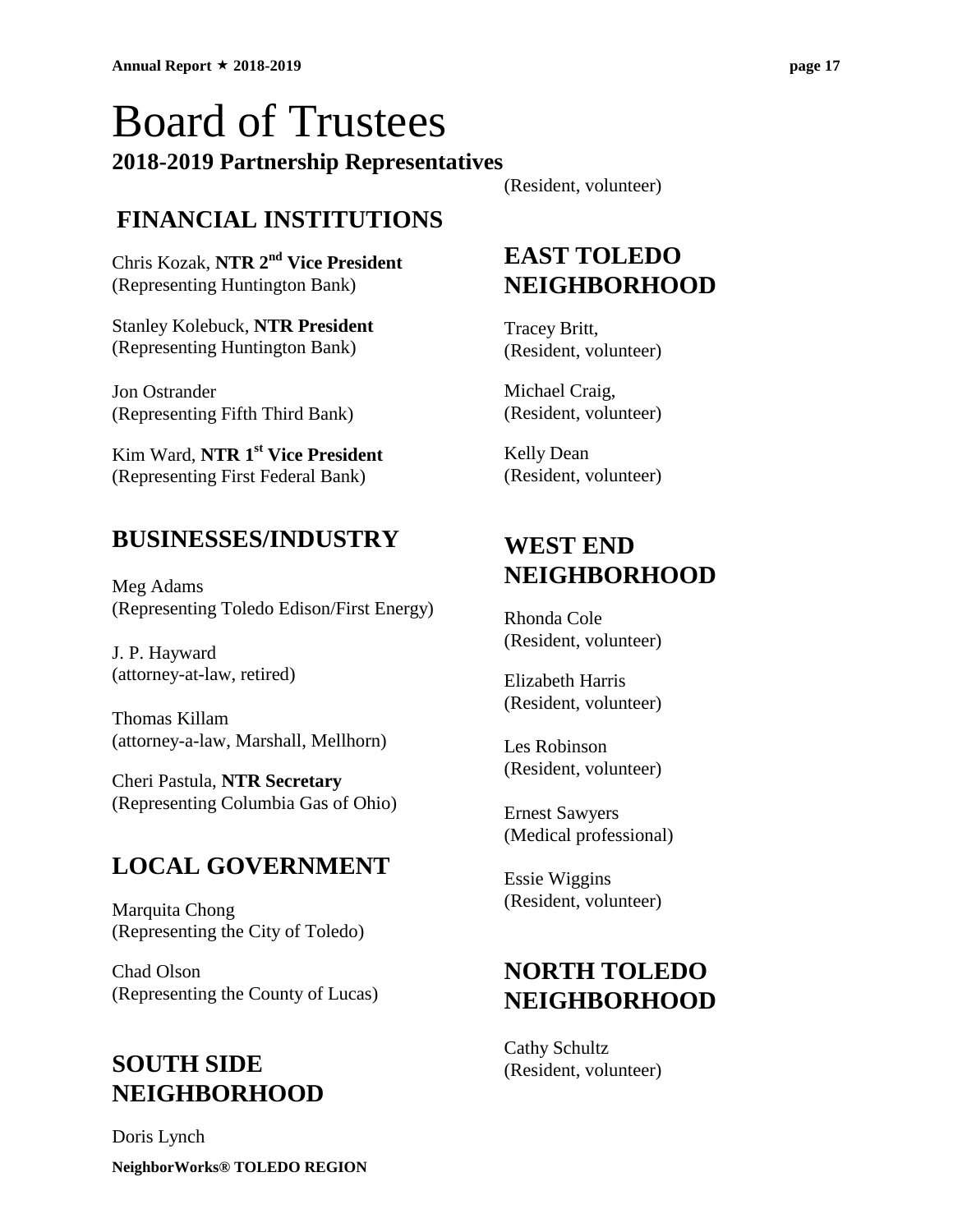## **ASSETS**

| <b>Current Assets</b>                 | \$2,055,402         |
|---------------------------------------|---------------------|
| Total current assets                  | \$2,806,588         |
| Long-term portion of loans receivable | \$2,793,166         |
| Net property and equipment            | \$28,441,732        |
| Total other assets                    | \$2,523,354         |
| <b>Total assets</b>                   | <u>\$36,564,840</u> |

## LIABILITIES AND NET ASSETS

| <b>Current liabilities</b>       | $\mathbb S$<br>5,034,058    |
|----------------------------------|-----------------------------|
| Long-term debt                   | \$9,562,366                 |
| <b>Total liabilities</b>         | \$14,596,424                |
| Net assets                       |                             |
| Without donor restrictions       | \$19,270,210                |
| With donor restrictions          | $\mathbb{S}^-$<br>2,698,206 |
| Total net assets                 | \$21,968,416                |
|                                  |                             |
| Total liabilities and net assets | 36,564,840                  |